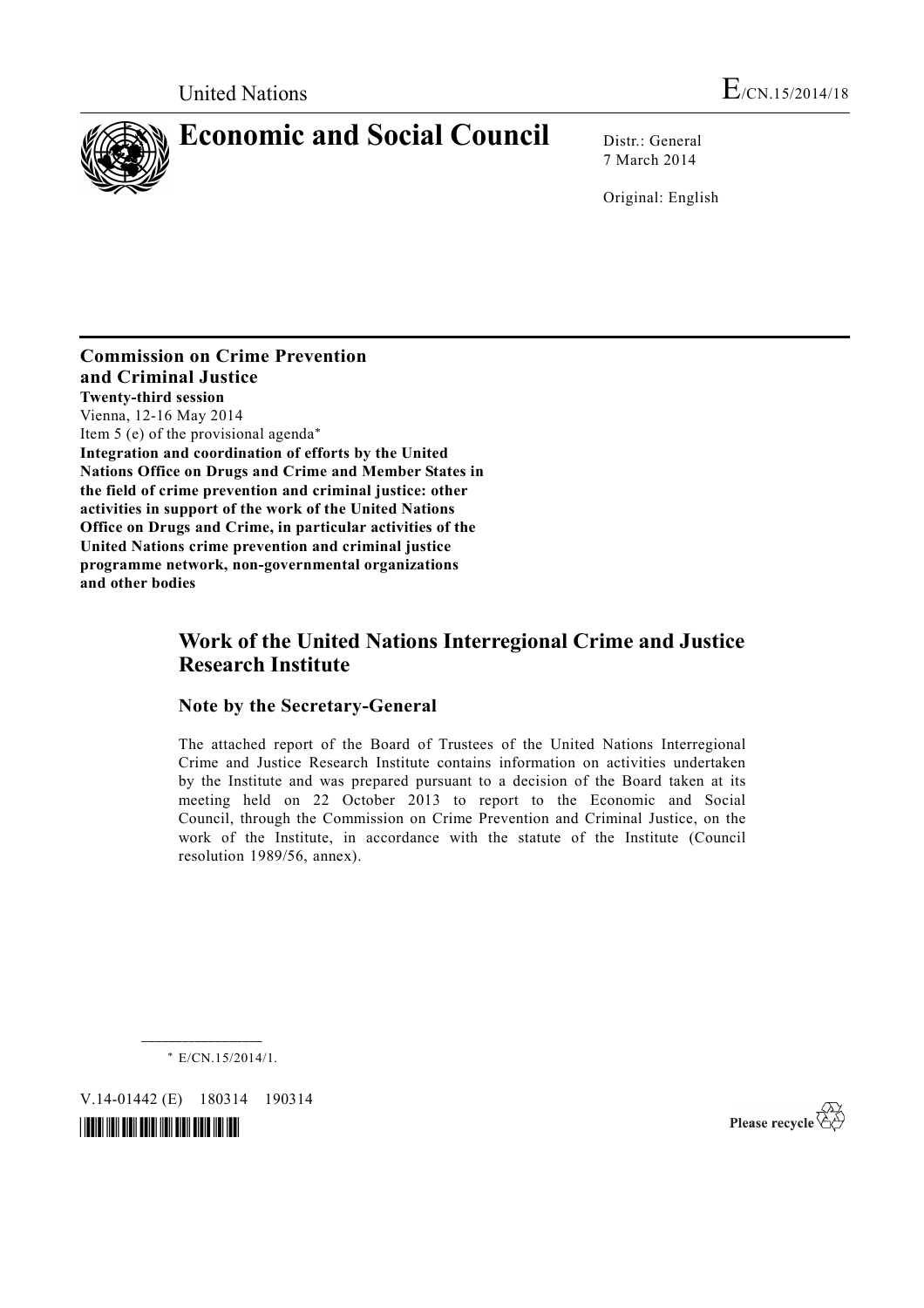# **Major activities of the United Nations Interregional Crime and Justice Research Institute**

### **Report of the Board of Trustees**

# **I. Introduction**

1. The United Nations Interregional Crime and Research Institute (UNICRI) was established in 1968 by the Economic and Social Council and is governed by its Board of Trustees. It reports periodically to the Council through the Commission on Crime Prevention and Criminal Justice. The programme of work of UNICRI is guided by its mandate to assist intergovernmental, governmental and non-governmental organizations in formulating and implementing improved policies in the field of crime prevention and criminal justice. Its mission is to advance security, serve justice and build peace in support of the rule of law and sustainable development. In accordance with the statute of UNICRI, all of the activities undertaken by the Institute were funded exclusively from voluntary contributions. A high level of programme delivery, and efficient and cost-effective management, contributed to exponential growth in programme development and funding.

2. The Institute carries out action-oriented research and training, provides information and advisory services and implements its activities, at the request of Governments, at the interregional and national levels. The Institute operates in specialized niches and selected fields of crime, justice, security governance and counter-terrorism, providing added value to crime prevention, the advancement of justice and the enhancement of human rights. It also serves as a platform for consultation and cooperation on sensitive issues in security governance, crime prevention and criminal justice, acting as an honest broker in bringing together different partners, such as Member States, research institutions, international organizations and civil society, in forging a common approach to addressing shared challenges.

3. The report of the Board of Trustees on the work of UNICRI maps out the strategic direction and activities of UNICRI in meeting the priorities established by the Board, as well as the achievements and challenges facing the Institute. The work of UNICRI is organized in six thematic areas:

(a) Countering the threat of organized crime to security and development;

 (b) Increasing the efficiency of criminal justice systems and protection of vulnerable groups;

(c) Promoting international criminal law and practice;

 (d) Sharing best practices, building capacity to promote human rights and improving access to services;

(e) Security governance and countering the appeal of terrorism;

 (f) Training and advanced education: building capacity in crime prevention and criminal justice.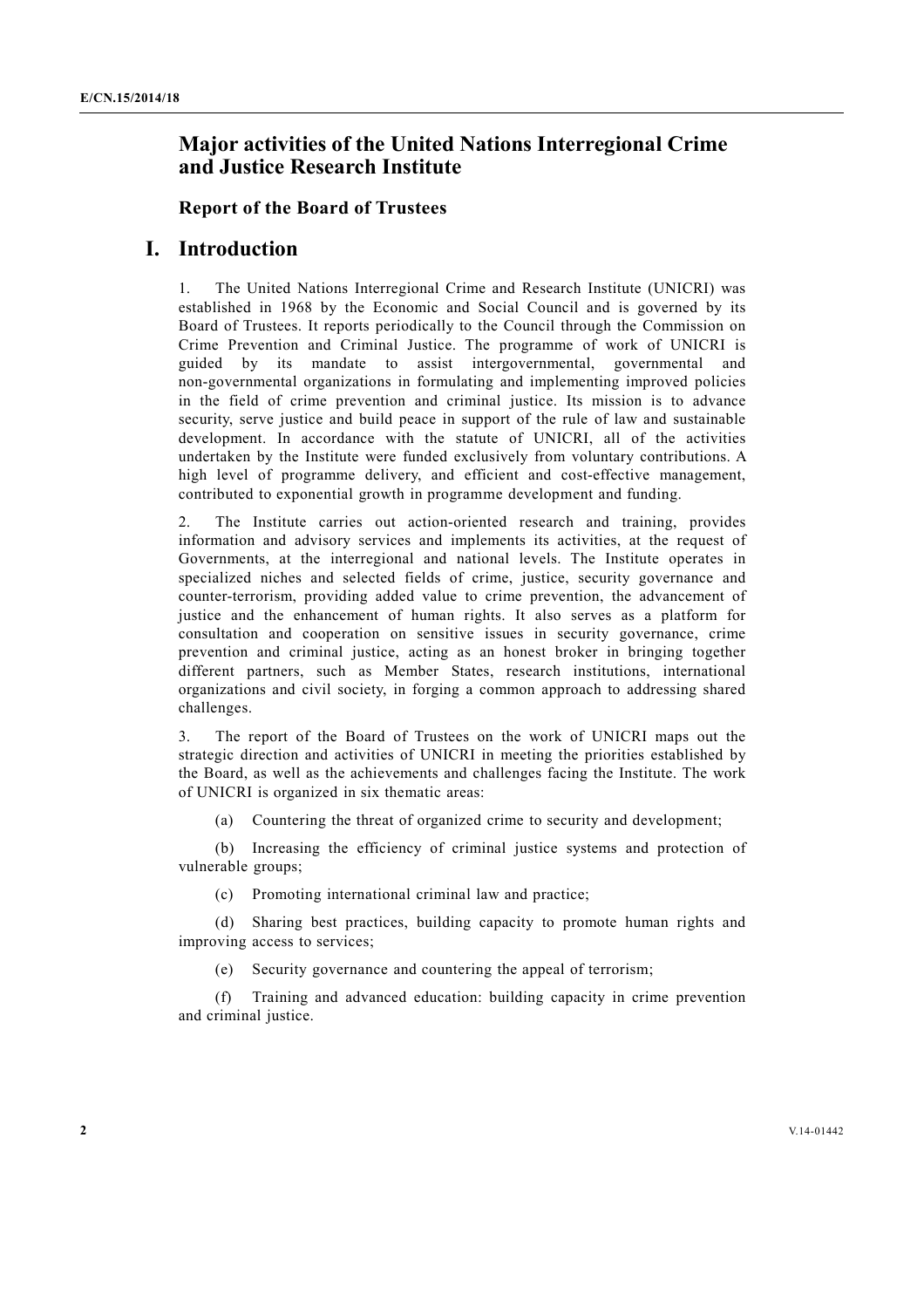# **II. Countering the threat of organized crime to security and development**

4. The objective of the thematic area on countering the threat of organized crime to security and development is to strengthen criminal justice institutions and increase the professional capacity of practitioners in combating organized crime by identifying key areas of intervention to support the adoption of policies for effective response to new and emerging threats posed by organized crime.

## **A. Counterfeiting: combating organized crime and illicit proceeds of crime**

5. Since 2007, when the Institute published the report *Counterfeiting: a Global Spread, a Global Threat*, UNICRI has developed a comprehensive applied research programme on the issue of counterfeiting as a critical activity of organized criminal groups which threatens consumers safety and security.

#### **1. Comparing and analysing existing legislation on proceeds of crime and asset recovery and their applicability to counterfeiting cases**

6. In April 2013, UNICRI completed a research project, with the support of the Business Action to Stop Counterfeiting and Piracy initiative of the International Chamber of Commerce, which compared and analysed legislation on the confiscation of proceeds of crime and asset recovery, and its potential to serve as an effective tool for counterfeit cases. In the context of the project, legislation in Australia, Italy, Switzerland and the United Kingdom of Great Britain and Northern Ireland was analysed. The research work included data collection, comparative analysis and interviews with national and international experts and agency representatives, all with the aim of identifying best practices to effectively confiscate proceeds of intellectual property crime. The final report, entitled "Confiscation of the proceeds of IP crime: a modern tool for deterring counterfeiting and piracy", was presented to several international conferences, in particular the seventh Global Congress on Combating Counterfeiting and Piracy, held in Istanbul from 24 to 26 April 2013, and the seventh International Law Enforcement Intellectual Property Crime Conference, held in Dublin from 15 to 17 October 2013.

7. In January 2013, UNICRI launched a new research project, in partnership with the Ministry of Economic Development of Italy, to analyse the application of legislation on the confiscation of proceeds of industrial property crime and asset recovery in Italy, with a view to the possible use of such confiscated assets for economic development. The research entailed an in-depth analysis of the properties and companies confiscated from organized criminal groups involved in counterfeiting, which are currently administered by the National Agency for the Administration and Allocation of Assets Seized and Confiscated from Organized Criminal Groups. A research report will be prepared and submitted to the Government of Italy to facilitate possible practical action in that regard. The Institute is looking forward to sharing the lessons learned with other countries.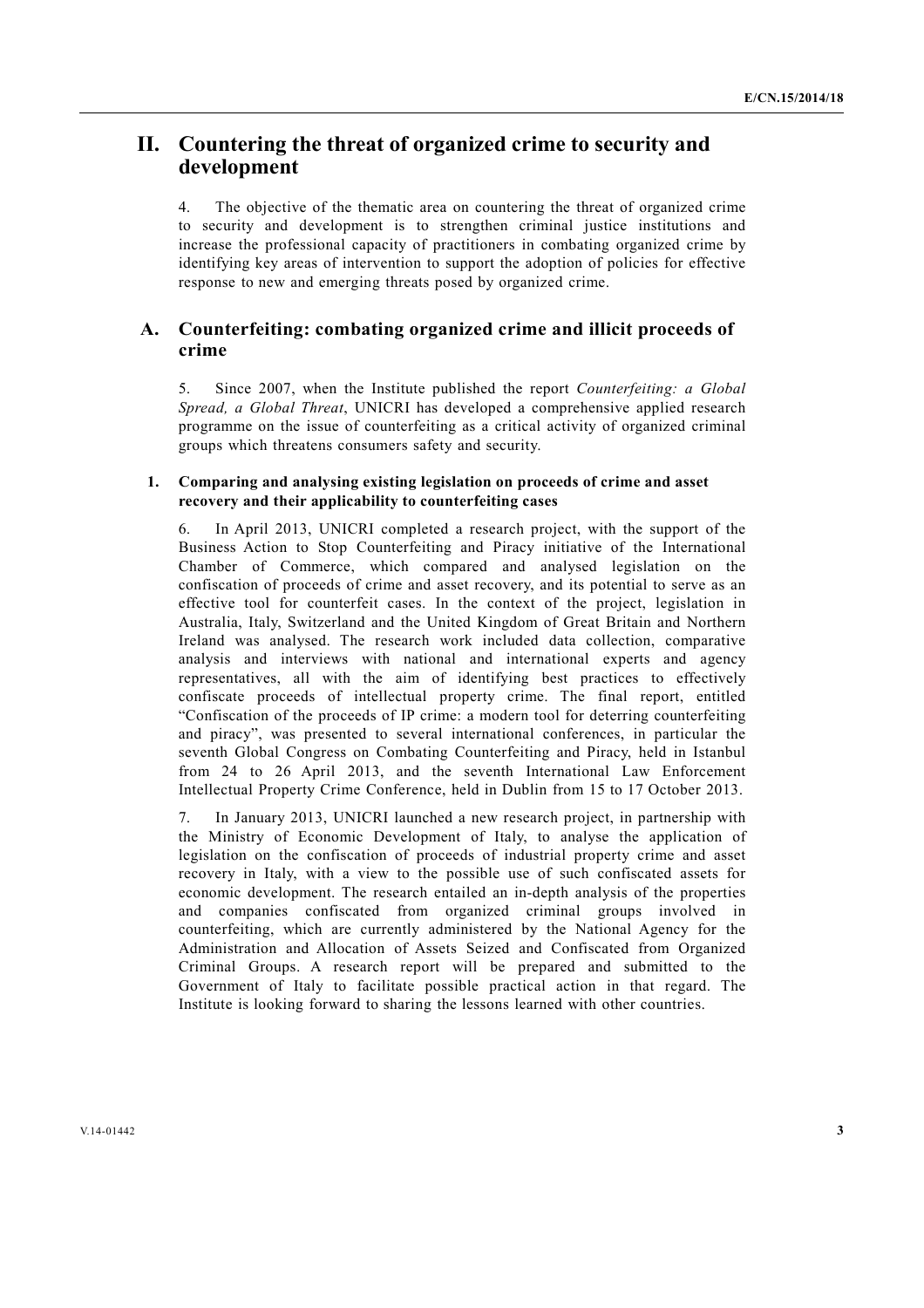#### **2. Initiatives to counter the involvement of organized criminal groups in the production and trade of counterfeit medicines**

8. A three-year project dedicated to researching new ways to fight the involvement of organized criminal groups in the production and trade of counterfeit medicines entered its final phase in 2013. During 2014, project activities will include piloting the establishment of a communication strategy involving the public and private sectors to counter such medicines. The cooperation between Italy, Romania and the United Kingdom has led to the creation of an anti-counterfeiting stakeholders' group in Romania, with guidance provided by UNICRI.

#### **3. Analysis of the reinvestment of illicit capital into the legal economy**

In June 2013, UNICRI started a new project, aimed at analysing the manner in which organized criminal groups reinvest illicit capital into the legal economy, by piloting a research methodology focusing on the situation in Italy. The initiative will also include an assessment of the impact of illicit capital on the legal economy. As an extension of the initiative, UNICRI would be in a position to assist Governments, at their request and as part of its crime prevention strategy, in the tracing and recovery of the proceeds of crime.

#### **4. Partnership with the private sector: using anti-counterfeiting technology**

10. In December 2013, UNICRI started a new research initiative, with the financial support of the private sector, particularly SICPA Security Solutions, based in Lausanne, Switzerland, aimed at presenting the activities and success stories of anti-counterfeiting technology providers working with Governments. Two important objectives are the protection of consumers from dangerous counterfeits and the support of Governments in improving tax collection and revenue. A second phase of the initiative is to assess the potential of creating a platform for the exchange of information and good practices relating to anti-counterfeiting technology between public and private sector actors.

## **B. Countering the involvement of organized criminal groups in cybercrime**

## **1. Research on hacker profiling and the involvement of organized criminal groups in cybercrime**

11. In 2013, UNICRI presented the results of its research activities on hacker profiling and the involvement of organized criminal groups in cybercrime during major consultations with practitioners and policymakers, such as the Academy of European Law, the World Trade Centre in Algiers, the Cyberintelligence Conference in Brussels and the EUhackathon in Brussels. There was a special focus on the strengthening of public-private partnerships, working in collaboration with the National Cyber Security Centre of the Netherlands and the Microsoft Digital Crime Consortium. The Institute contributed to the training of judges, lawyers and prosecutors through presentations made at the University of Hamburg in March 2013, the Seminar on Internet Crimes and Digital Forensics, held in the framework of the European Union-Macao Cooperation Programme in the Legal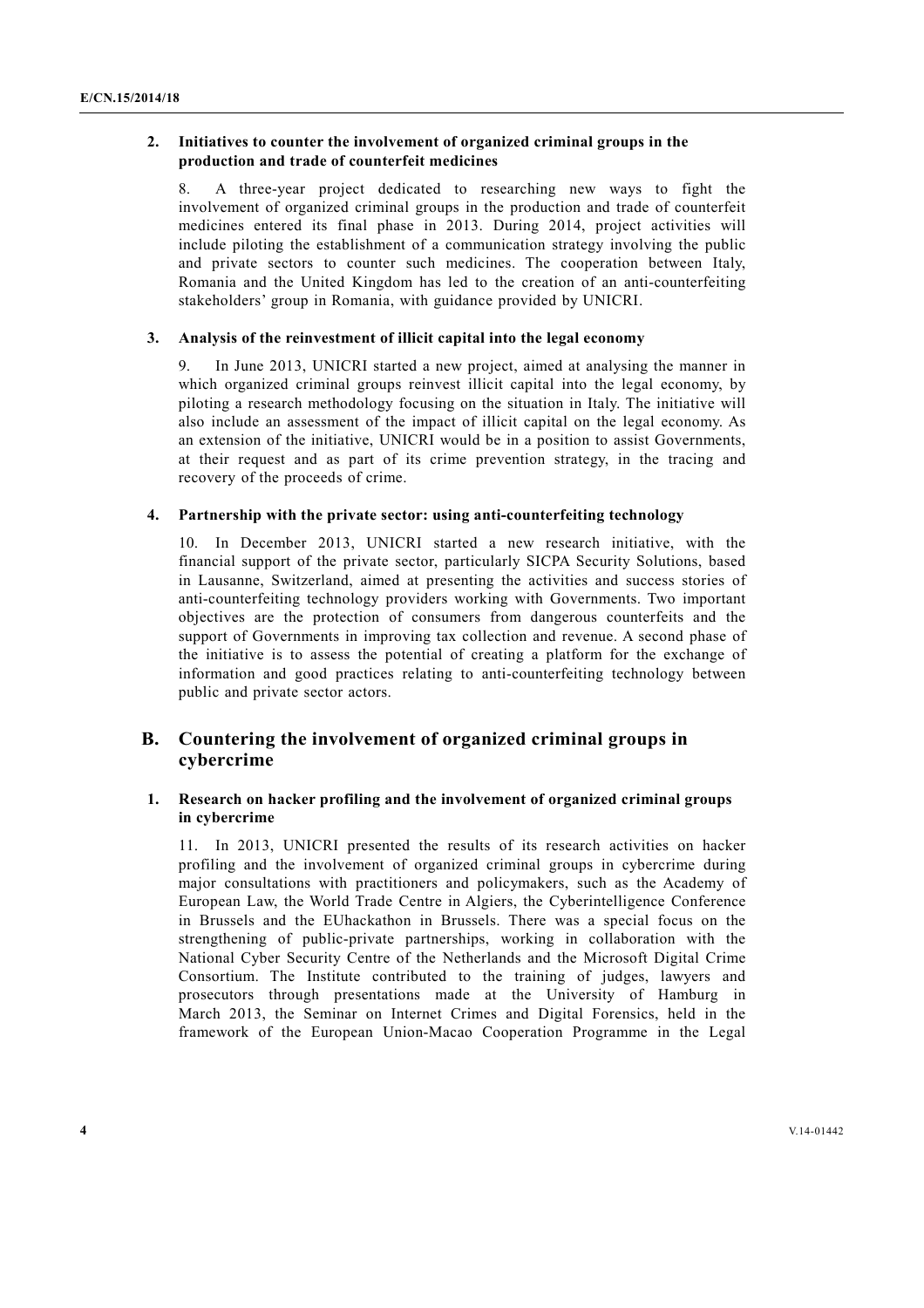Field, and during the workshop on new threats to the cyberspace hosted by Unisys, a worldwide information technology company.

#### **2. Information sharing with regard to cybercrime and cybersecurity**

12. The Institute, together with the European Electronic Crime Task Force, developed a desk review entitled "Information sharing: perspectives and proposals" in the field of cybercrime and cybersecurity. Interested partners are invited to contribute to a database, specifying the various initiatives at the national and international levels that involve the public and private sectors.

#### **3. Cybercrime and cyberterrorism, including environmental scanning**

13. In 2013, UNICRI initiated two projects: one on the early pursuit of organized criminal groups through the use of environmental scanning, the law and intelligence systems; and one on "Security at the network edge". The projects are implemented in close collaboration with law enforcement partners, criminologists and legal experts. The Institute is also participating in the project entitled "Cybercrime and cyberterrorism European research agenda", which will be launched in 2014 and has been invited to become a member of the Advisory Group of the newly established European Cybercrime Centre.

#### **4. Assessing the impact of cybercrime on the economy, particularly enterprises**

14. In November 2013 in Lucca, Italy, UNICRI organized an international round table to discuss the current impact of cybercrime on the economy, with a focus on enterprises. They presented specific cases and good practices in cybersecurity at the national and international levels. Representatives from the European Police Office (Europol), the European Commission, the Ministry of Economic Development of Italy and Italian banks attended the event, along with representatives of important private sector entities, such as Bulgari, eBay and Confindustria (the Italian employers' association).

### **C. Countering environmental crime**

#### **1. Involvement of criminal networks in the trafficking and illicit disposal of toxic waste**

15. To implement the recommendations of the international conference on current and emerging threats related to environmental crime, organized by UNICRI, in partnership with the United Nations Environment Programme (UNEP) and the Ministry of the Environment and the Ministry of Justice of Italy from 29 to 30 October 2012, the Institute continued its applied research work on the involvement of criminal networks in the trafficking and illicit disposal of toxic waste, particularly illegal electrical and electronic equipment waste. To enhance the capabilities of countries to address the growing phenomenon, UNICRI joined a consortium led by the International Criminal Police Organization (INTERPOL) to carry out a project on countering such trade to identify proper measures in response to the illegal export of metal-bearing waste.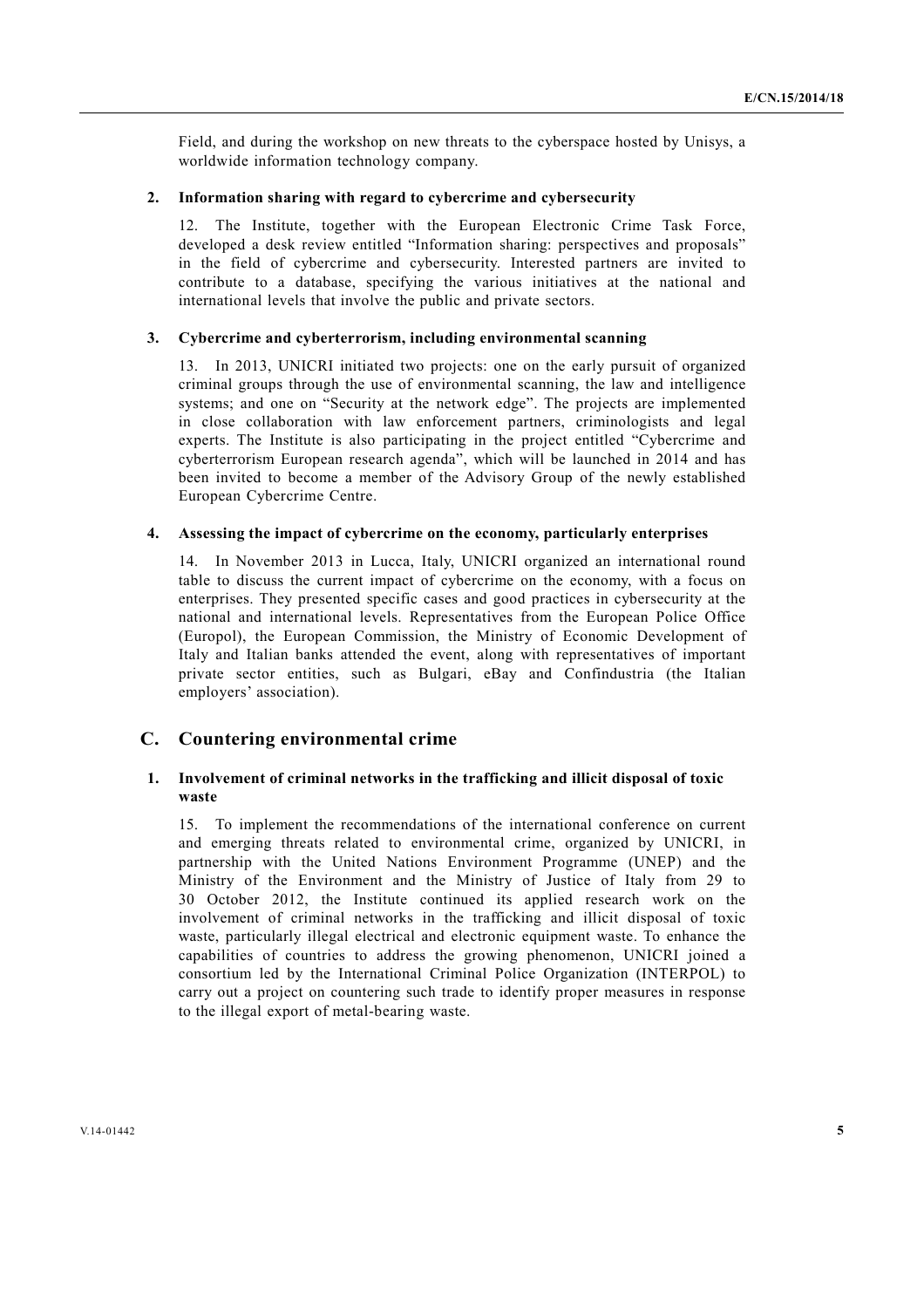#### **2. Countering environmental crime and corruption: the case of Italy**

16. Another current research initiative is designed to examine the links between environmental crime and corruption in Italy. Pursuant to the recommendations of the international conference on current and emerging threats related to environmental crime, UNICRI is initiating an in-depth study of the international legal instruments related to environmental crime in order to recommend changes, as may be necessary, to ensure their effectiveness in dealing with environmental crime.

## **D. Countering the involvement of organized criminal groups in licit markets: precious metals and gemstones**

#### **1. Study of the linkages between trafficking of precious metals and transnational organized crime**

17. International illicit trafficking in precious metals has become a significant source of financing for organized criminal groups, which exploit loopholes in national legislation and international trade.

18. In its resolution 2013/38, the Economic and Social Council invited UNICRI to conduct a comprehensive study on the possible links between transnational organized crime and illicit trafficking in precious metals. The Institute, with the support of the Government of South Africa, developed a project to study such linkages, which will be submitted to the Commission on Crime Prevention and Criminal Justice at its twenty-fourth session, in 2015.

#### **2. Addressing the involvement of organized criminal groups in the coloured gemstone market**

19. In April 2013 in Turin, Italy, UNICRI convened an expert group meeting on a new project proposal related to coloured gemstones, in cooperation with the Vienna International Justice Institute and the International Colored Gemstone Association. Representatives from the public and private sectors from several countries, including Austria, Belgium, Brazil, Canada, China, Colombia, France, Kenya, Mozambique, the Russian Federation, South Africa, Sri Lanka, Switzerland and the United Republic of Tanzania, attended the meeting. One of the objectives was to study the feasibility of establishing a mechanism for the traceability and certification of origin of coloured gemstones, and to address the involvement of organized criminal groups in the supply chain. It was agreed that, in the initial phase of the initiative, UNICRI, in partnership with the private sector, would undertake an assessment study of the gemstone industry in the main supply countries attending the expert meeting. That would serve as a first step towards establishing a certification mechanism.

## **E. Nexus between organized crime, international terrorism and development**

20. In response to requests from Member States relating to guidance on how to address the issues related to the increasing nexus between organized crime, terrorism and development, UNICRI will be convening a two-day meeting in the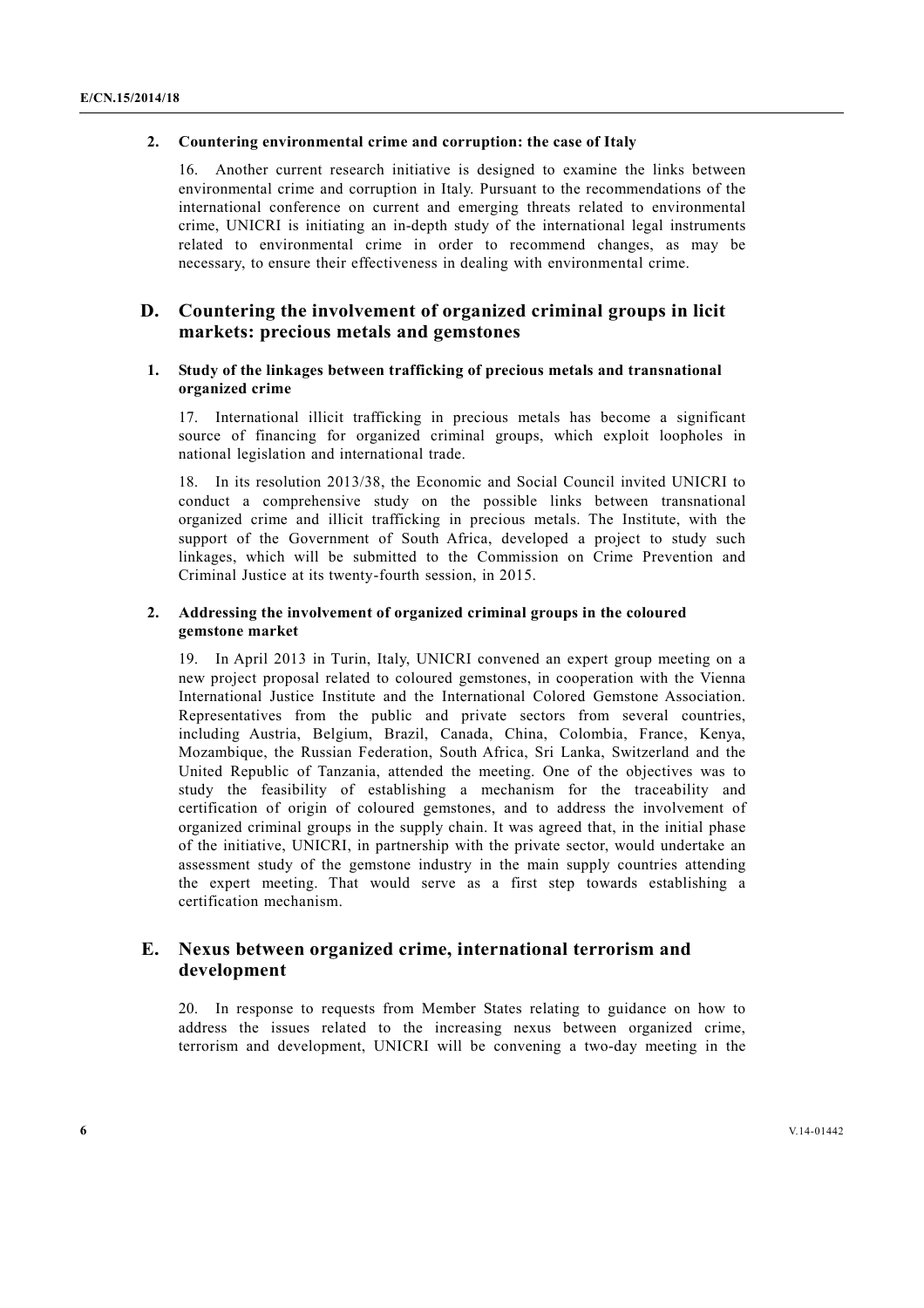first quarter of 2014 with the objective of better understanding the threat posed by such networks. The consultation is also expected to explore how best to assist Member States in addressing those new threats.

# **II. Increasing the efficiency of criminal justice systems and protection of vulnerable groups**

21. The objective of the thematic area on increasing the efficiency of criminal justice systems and protection of vulnerable groups is to enhance the efficiency of the criminal justice system to protect vulnerable groups and victims of crime by promoting gender-sensitive approaches in crime prevention and security, particularly in urban settings.

## **A. Enhancing capacity in juvenile justice**

### **Building capacity for the provision of human rights protection for the most vulnerable people in Mozambique**

22. The Institute is implementing a pilot project aimed at building capacity for human rights protection for the most vulnerable people in Mozambique. The project will contribute to the achievement of the governance outcomes of the United Nations Development Action Framework and, in particular, the strengthening of democratic governance systems, equity, rule of law and respect for human rights. The Institute is providing support to the Ministry of Justice, the Attorney-General for Minors, the Tribunal for Minors and the Ministry of Interior with regard to addressing the situation of minors in conflict with the law, in particular by revising a legislative manual and legislation related to the protection of women and children. Three thousand copies of the manual will be distributed to police schools and training courses. The Institute is also organizing a special training for magistrates and prosecutors working with minors in conflict with the law. In collaboration with the Office of the United Nations High Commissioner for Refugees and the International Organization for Migration (IOM), UNICRI is drafting a pilot set of national standard operating procedures for integrated border management, which include procedures related to profile assessment, identification, and referral and protection of and provision of assistance to migrants and refugees, as well as the humane processing of irregular migrants.

#### **B. Reducing vulnerabilities**

#### **1. Strengthening the capacity of civil society organizations to empower vulnerable groups in participating in the democratic process**

23. Through its project entitled "Giving voice to the most vulnerable", UNICRI is strengthening the capacity of a number of civil society organizations that are working to enable vulnerable groups, in particular women, young people and children, to participate and advocate for their rights in the democratic process and development agenda of Mozambique. The focus of the project is on assisting civil society organizations by providing information through the most cost-effective and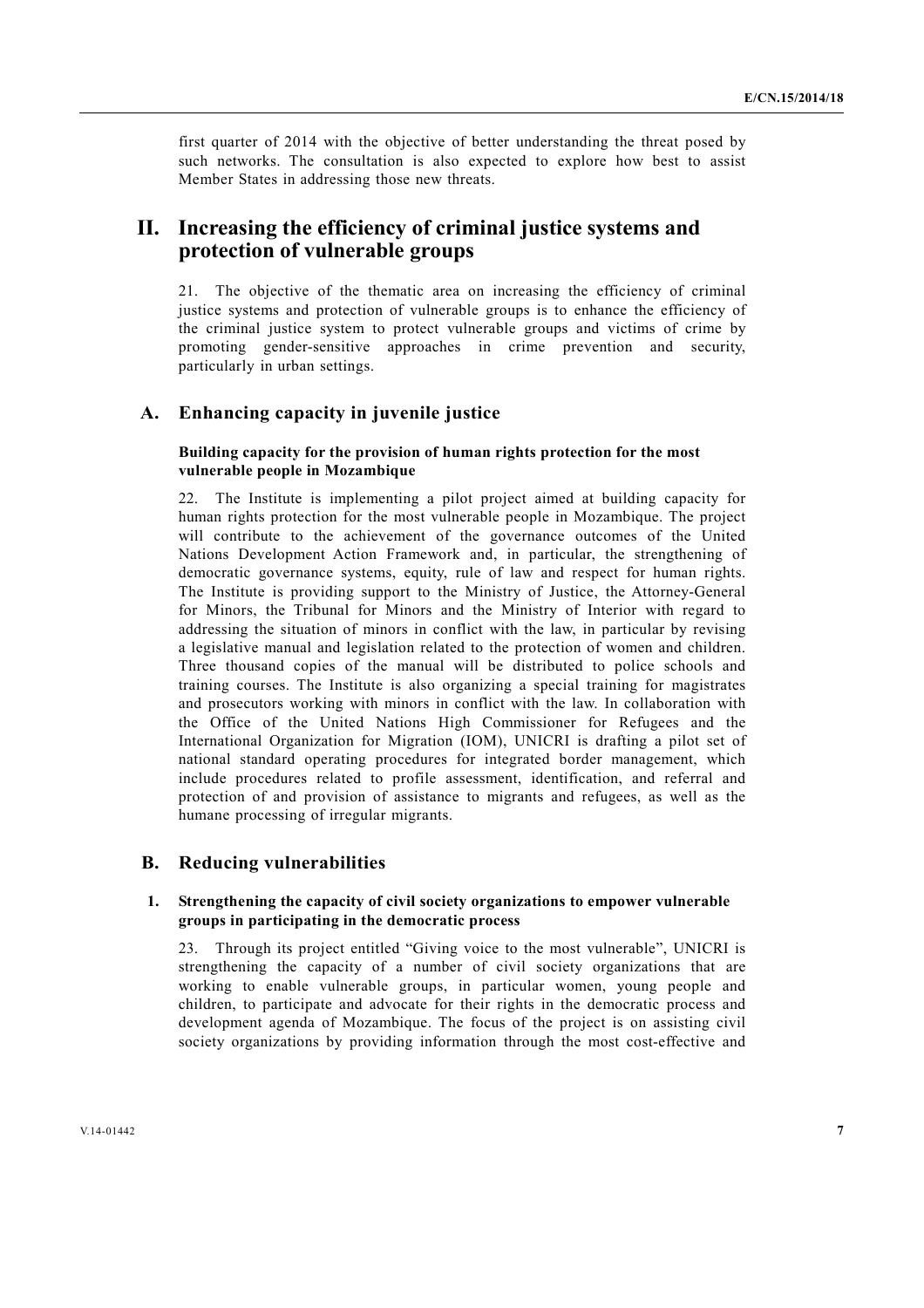accessible channels of communication possible in that country, particularly the national radio. The overall objective is to provide a voice to the most vulnerable groups in the development dialogue in Mozambique and contribute to the participation of all citizens in that country in shaping a transparent and equitable national development agenda. In collaboration with the United Nations Children's Fund and the United Nations Population Fund, UNICRI is carrying out the elaboration and production of radio programmes aimed at juveniles, in particular programmes on children rights and access to justice, with a special focus on crime prevention and minors at risk or in conflict with the law.

#### **2. Preventing discrimination against and the killing of persons with albinism**

24. The Institute continued implementation of the research project to enhance the protection of fundamental human rights in cultural conflicts, in particular with regard to the discrimination against and killing of persons with albinism. In 2013, UNICRI contributed to the report of the Office of the United Nations High Commissioner for Human Rights on persons with albinism (A/HRC/24/57), submitted to the Human Rights Council at its twenty-fourth session in response to its resolution 23/13 of 13 June 2013. Together with the Zimbabwe Albino Association and Public Health Projects in Africa, a small project has been initiated to address problems faced by persons with albinism through a community participatory approach. The pilot project could be replicated in other African countries.

#### **3. Capacity-building for the prevention of substance abuse and the treatment and rehabilitation of substance abusers**

25. The Institute continued the implementation, in partnership with the authorities of the region of Calabria, Italy, of a regional plan for the prevention of substance abuse and the provision of treatment and rehabilitation for substance abusers. The pilot project is facilitating the integration of national and international efforts to identify good practices and adapt them to different national contexts. The project will serve as a platform for dialogue and the sharing of best practices and policies among drug abuse prevention, criminal justice and health practitioners. In 2013, the first epidemiological report on the state of drug addiction in Calabria was prepared by UNICRI. It will serve as an important cornerstone for setting up a regional observatory on drugs and drug addiction.

## **C. Countering gender-based violence**

#### **1. Domestic violence, discrimination and access to justice and welfare services**

26. Countering gender-based violence is central to the work of UNICRI. Following the first full-scale survey conducted in the 28 European Union member States of women's experiences of violence, UNICRI launched a new research project aimed at providing data on the consequences of the economic crisis on women's rights and gender inequality. It focuses on domestic violence, discrimination and access to justice and welfare services, and explores possible strategies which can help to minimize risks and alleviate conditions that create vulnerability. Documented case studies are being collected at the grassroots level in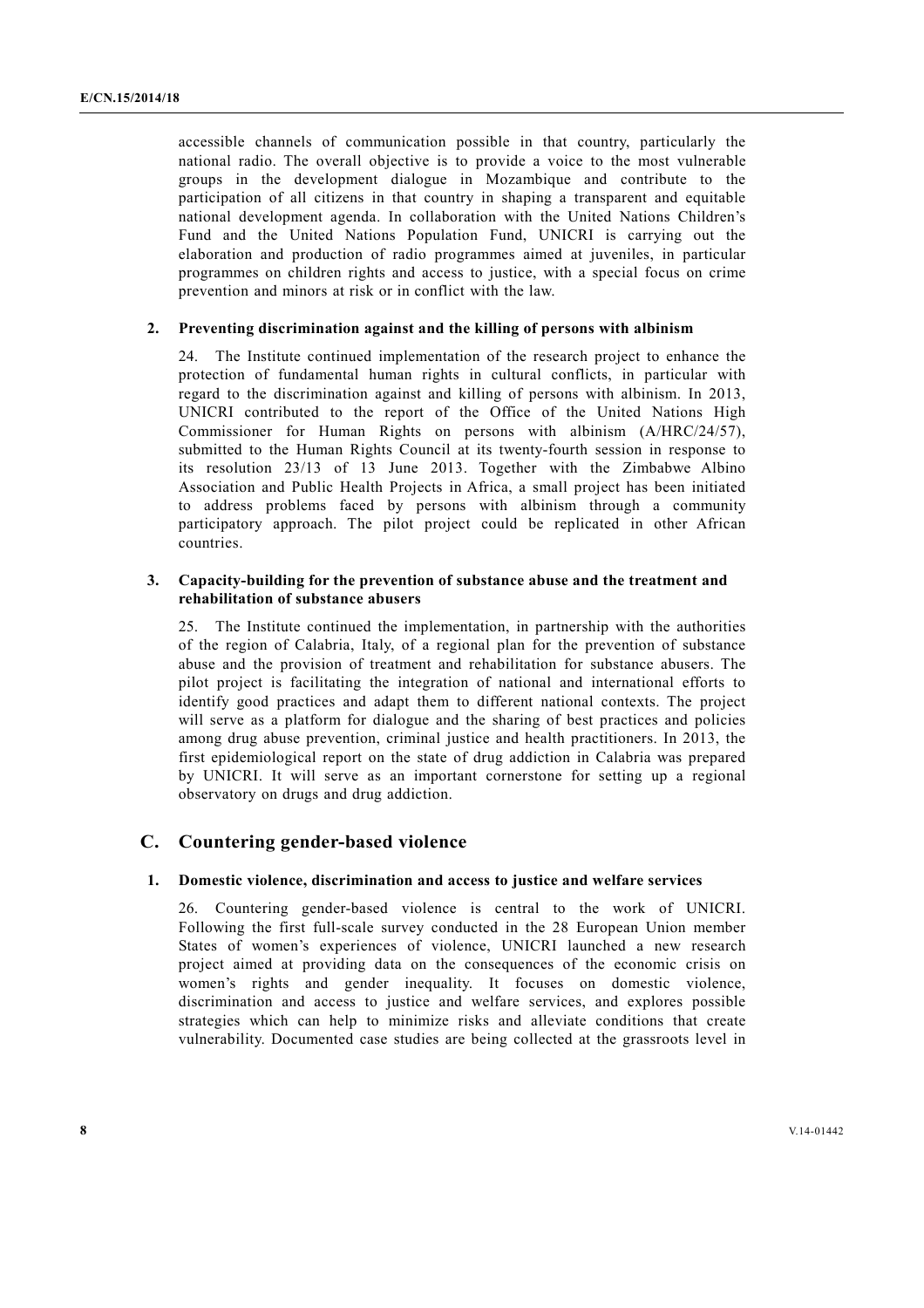four countries in the Mediterranean subregion: France, Greece, Italy and Spain. The impact of the economic downturn on women in the countries of the Mediterranean subregion and the coping responses of their respective Governments are being studied from a gender perspective. The project is aimed at addressing the gap in research on the gender impact of the economic crisis at the national and regional levels and to contribute to the post-2015 development framework.

#### **2. Supporting vulnerable women affected by drug and alcohol abuse**

27. Gender differences with regard to drug addiction and the need to support vulnerable women affected by drug and alcohol abuse represent challenges that are facing most societies. To respond to requests for support and guidance, UNICRI initiated the project entitled Drug and Alcohol Women's Network, through which a network of professionals has been established to actively advocate and assist in the development and implementation of evidence-based interventions, policies and best practices tailored to the needs of women. The project promotes a gender-responsive approach to all addiction prevention, treatment and recovery programmes and to professional working practices tailored to women.

28. Pursuant to Commission on Narcotic Drugs resolution 55/5, on promoting strategies and measures addressing specific needs of women in the context of comprehensive and integrated drug demand reduction programmes and strategies, UNICRI developed a series of professional tools, such as best practice manuals, Internet-based learning platforms and training courses, to be launched in 2014. The Institute also organized awareness-raising events in countries of the Mediterranean subregion. The support of the Department for Anti-Drug Policies of Italy has been crucial to the success and the continuation of this innovative project, which is developing a large-scale programme for promoting gender equality and addressing gender-based vulnerability, with particular reference to substance abuse and related phenomena. The Institute presented its project activities at the international training session on implementing drug strategies and interventions in the Mediterranean subregion, convened by the Government of Italy in Rome in December 2013, with the participation of the United Nations Office on Drugs and Crime (UNODC), the European Monitoring Centre for Drugs and Drug Addiction, the Council of Europe and countries of the Mediterranean subregion.

#### **D. Promoting crime prevention and security in urban settings**

29. The Institute, the Municipality of Turin, the United Nations Human Settlements Programme (UN-Habitat) and private foundations jointly organized the International Forum of Mayors on Security and Crime Prevention in Urban Settings, held in Turin, Italy, on 20 and 21 May 2013. The Forum addressed security, crime prevention and criminal justice in urban settings with the involvement of cities from different continents, in particular: Bangkok; Modena, Italy; Hebron; Beirut; Ouagadougou; Seoul; Durban, South Africa; St. Petersburg, Russian Federation; Lyon, France; Madrid; Makati, the Philippines; Turin, Italy; Cape Town, South Africa; Asunción; Santiago; and Maputo, as well as the United Nations Development Programme Regional Centre for Latin America and the Caribbean. The Forum served as a platform for the exchange of best practices and contributed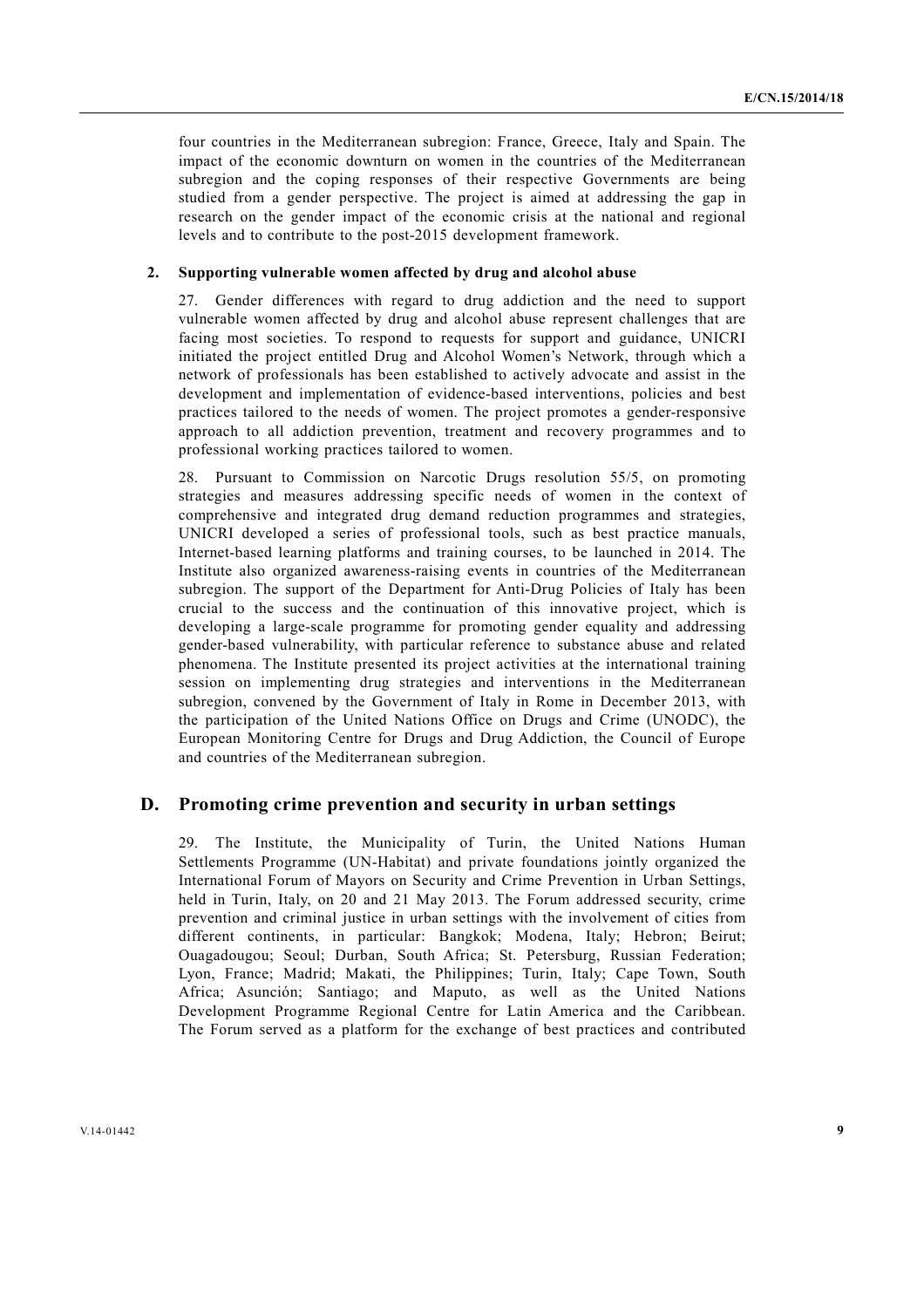to the preparation of guidelines and programmes to support municipalities in promoting security, crime prevention and criminal justice in urban environments.

#### **1. Empowering victims of crime in Naples, Italy**

30. As a follow-up to the International Forum of Mayors on Security and Crime Prevention in Urban Settings, UNICRI developed a pilot project, in partnership with the municipality of Naples, local civil society organizations (particularly associations of victims of crime) and the local media, for the empowerment of victims of crime. The pilot project, entitled "Voices against crime: stories of crime in Naples", was launched on 11 February 2014 at the city hall of Naples. It will contribute to increased knowledge and awareness of the testimony and experiences of victims of crime in that city and to the adoption of improved crime prevention policies and practices by national and local authorities. The pilot project will be replicated in other cities and expanded to cover activities relating to the empowerment of the victims of crime as a critical part of crime prevention.

#### **2. Addressing the phenomenon of youth gangs in urban settings**

31. In 2013, UNICRI launched a new initiative on youth gangs in urban settings. An expert group meeting to address the increasing phenomenon of youth gangs, particularly in Central America and Europe, will be convened in the first quarter of 2014, with the participation of experts from academia and practitioners from different regions. The meeting will serve as a platform to share knowledge, exchange expertise and showcase results in crime prevention strategies addressing youth gangs in the urban environment.

#### **3. Migrant flower vendors on the streets of Turin: self-employed migrants and their vulnerabilities**

32. In the context of the UNICRI programme on crime prevention and security in urban settings, the Institute is implementing a new research project on migrant flower vendors on the streets of Turin, focusing on the wider group of self-employed migrants and their vulnerability to violence, possible exploitation and victimization. The research will shed light on migration flows and contribute to a better understanding of self-employed migrants and their vulnerabilities.

# **III. Promoting international criminal law and practice**

33. The objective of the thematic area on promoting international criminal law and practice is to promote international criminal law through the transfer of the knowledge and practices of international criminal tribunals to national judiciaries and contributions to combating maritime piracy.

#### **A. Maritime piracy**

#### **1. Serving as a repository for court decisions on piracy cases**

34. In partnership with IMO, UNICRI has established a database on court decisions related to piracy off the coast of Somalia. Governments were invited by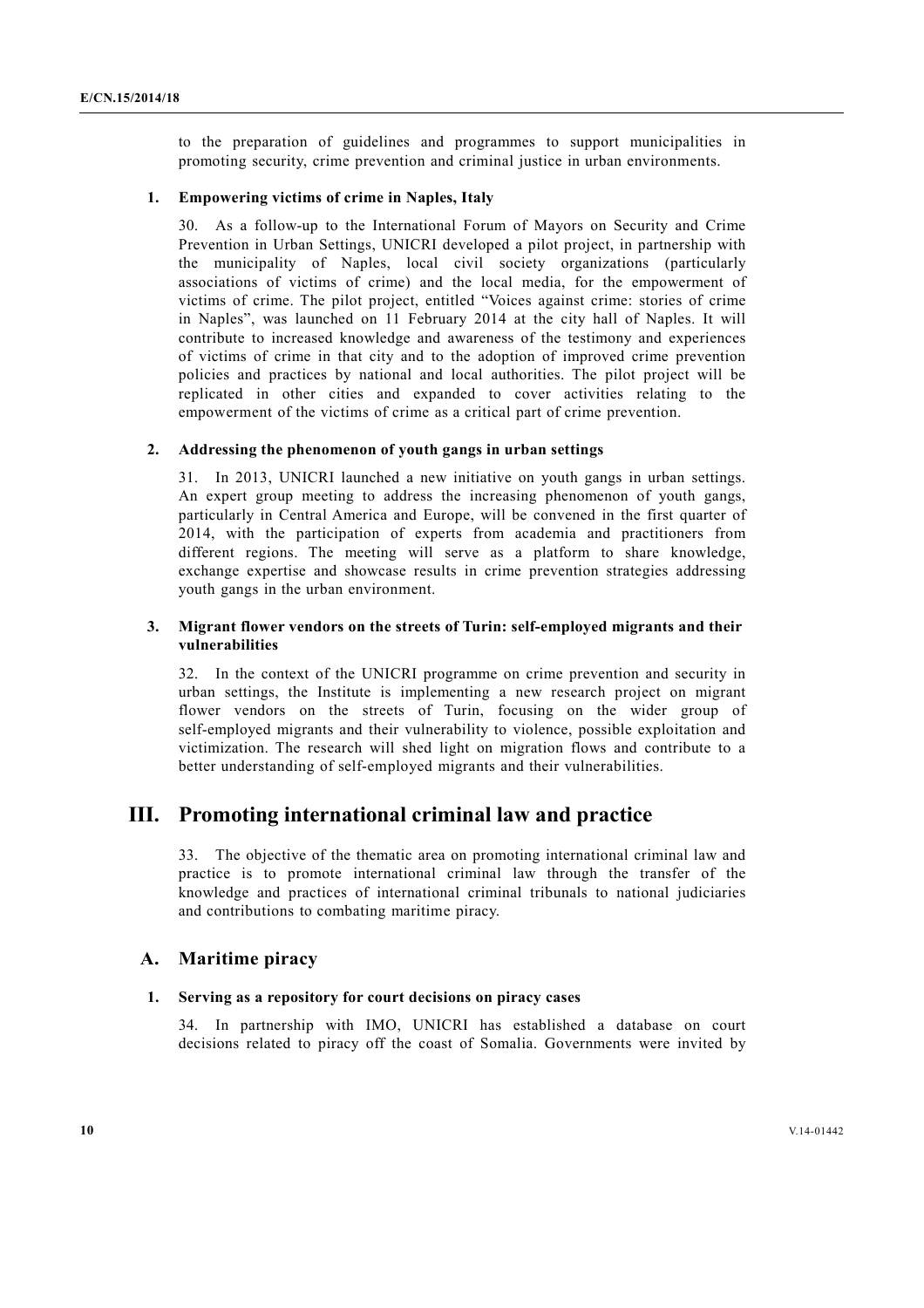IMO to submit related information to UNICRI. In line with the request of IMO member States, the database will also include judgements relating to piracy in other areas besides Somalia, as well as other piracy-related crimes and information on post-trial transfer. The Institute shared the preliminary research findings and assessment of the various aspects of piracy off the coast of Somalia, drawn from the database, with the Legal Committee of IMO at its meeting held in London from 15 to 19 April 2013.

#### **2. Contributing to a soft-law instrument on the use of privately contracted armed security personnel on-board ships**

35. The Institute initiated a research project related to the use of privately contracted armed security personnel on-board ships. Two informal expert working group meetings were held in Rome, on 26 March and 15 and 16 October 2013. The experts, participating in their individual capacity, worked on developing a "soft law" instrument comprising of a set of guidelines and standards regarding the use of privately contracted armed security personnel on-board merchant vessels, for the use of private sector companies and interested Governments. The report of the informal expert working group was presented to Working Group 2 of the Contact Group on Piracy off the Coast of Somalia at its twelfth session, held in Copenhagen in April 2013, and at its thirteenth session, held in Djibouti in November 2013.

# **B. War Crimes Justice Project: transferring the knowledge and practice of international criminal tribunals**

36. As part of its capacity-building initiative, UNICRI has initiated programmes to gather and transfer the knowledge and practices of international criminal tribunals to national judiciaries so as to facilitate the prosecution of war crimes, crimes against humanity and genocide. The initiative, entitled the War Crimes Justice Project, has contributed to the successful transfer of knowledge on war crimes cases from the International Tribunal for the Prosecution of Persons Responsible for Serious Violations of International Humanitarian Law Committed in the Territory of the Former Yugoslavia since 1991 to the countries of the former Yugoslavia. To support and build the capacity of legal professionals in criminal defence, UNICRI organized an annual training seminar, using the manual on developed practices in international criminal defence prepared jointly by the Association of Defence Counsel Practising before the International Tribunal for the Former Yugoslavia and UNICRI. Training tools, particularly an e-learning portal available on the UNICRI website, provide access to a repository of relevant international conventions and treaties, national legislation and the jurisprudence of the Tribunal.

37. The Institute, in cooperation with the Tribunal, is elaborating a digest on customary law to complement the work already done in that field. The digest will assist national jurisdictions in their efforts to conform to the substantive law applied by the Tribunal, much of which consists of rules of customary international law. The Institute is also supporting the Tribunal and the countries of the former Yugoslavia in their efforts to open Tribunal information centres, which will host digital copies of the Tribunal's public archive currently being established in Bosnia and Herzegovina, Croatia and Serbia.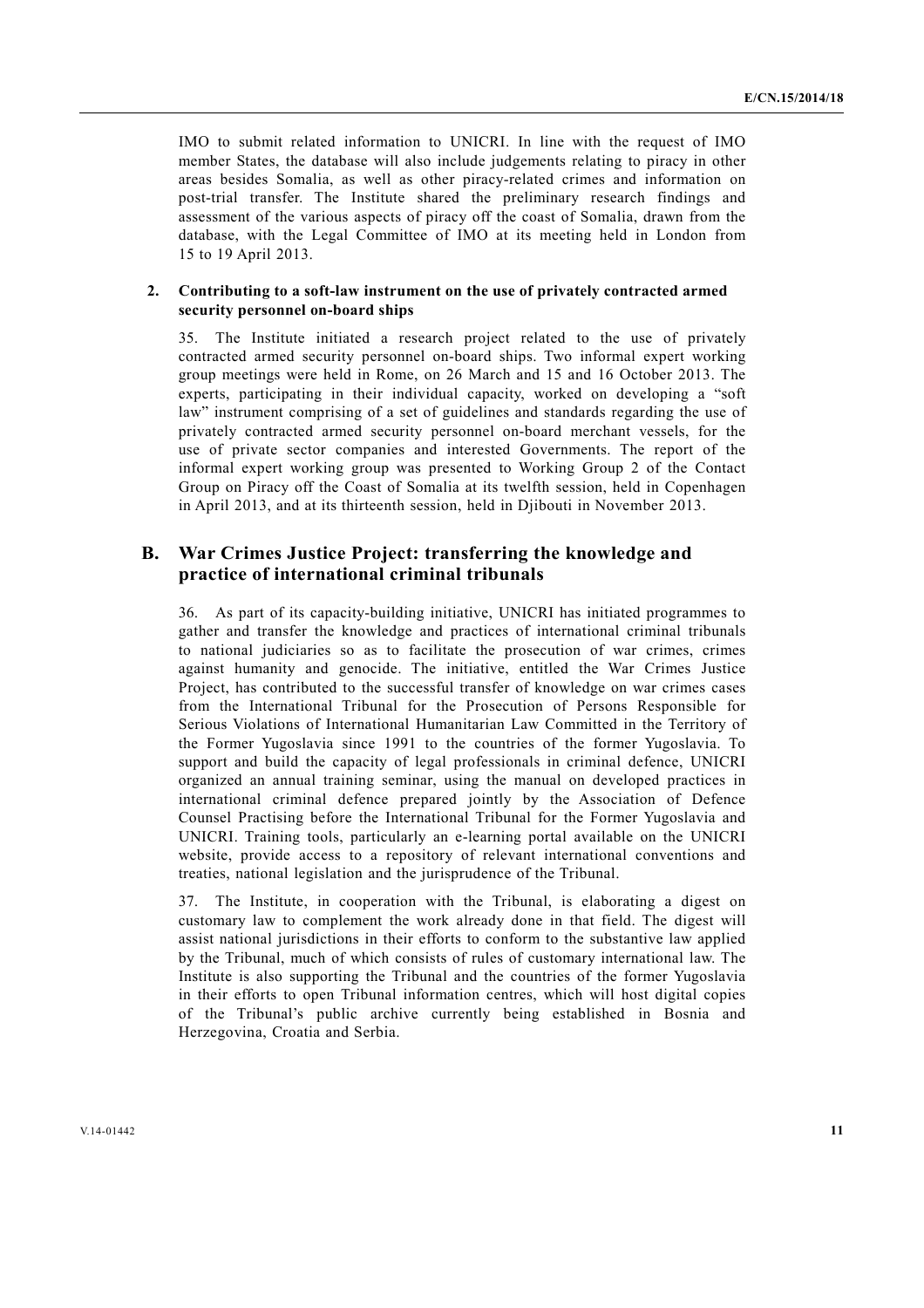38. The Institute is expanding the partnerships established with the International Criminal Court (ICC) and the Tribunal to other international and hybrid judicial institutions, such as the Special Tribunal for Lebanon. The Institute has exchanged letters of agreement as a first step in building a strong partnership on mutual areas of interest, for example through the preparation by UNICRI and the Special Tribunal for Lebanon of a joint publication focusing on the development of fair trial practices for terrorism cases in domestic jurisdictions.

# **IV. Sharing best practices, building capacity to promote human rights and improving access to services**

39. The objective of the thematic area on sharing best practices, building capacity to promote human rights and improving access to services is to protect human rights and provide evidence-based research to promote capacity-building and best practices to improve access to services.

## **A. Promoting fundamental rights and citizenship**

## **1. Protection of human rights in profiling cases**

40. The Institute is leading a consortium of partners in a pilot project aimed at outlining the main challenges to human rights resulting from profiling practices, under the Fundamental Rights and Citizenship programme of the European Commission. The programme focuses on identifying and tackling the challenges posed by technology to the fundamental right of data protection. During 2013, UNICRI carried out background research, reflected in two working papers, on the impact of profiling on fundamental rights. The consortium of partners also worked on a checklist for studying the risks of profiling and the preparation of a practical tool for stakeholders, policymakers, Governments, civil society and civil servants when approaching issues related to profiling. A related goal is the elaboration of a questionnaire to assess the present European legal framework on profiling and issues such as application domains, complaint procedures and remedies, citizen awareness and impacts on fundamental rights. The questionnaire has been submitted to the national data protection authorities of the 28 European Union member States and Switzerland. This would constitute the first full-scale survey carried out at the European level on the issue of automated profiling. The best practices emerging from the programme will be shared with interested partners.

#### **2. Protection of human rights in clinical drug trials**

41. At the request of different stakeholders, UNICRI has taken initiatives to protect and promote the human rights and to ensure the well-being of participants in clinical drug trials and research. Special attention has been given to the legal and criminal justice aspects of drug trials, including fraud, respect for international ethical standards, control of the quality of drugs and the effectiveness of legislative frameworks. Building on the successful training programmes carried out in Mwanza, United Republic of Tanzania, in 2012 and Harare in 2013, UNICRI will organize an advanced training course in Harare in 2014. A training programme, to be hosted by the Government of Ghana, is tentatively planned for mid-2014.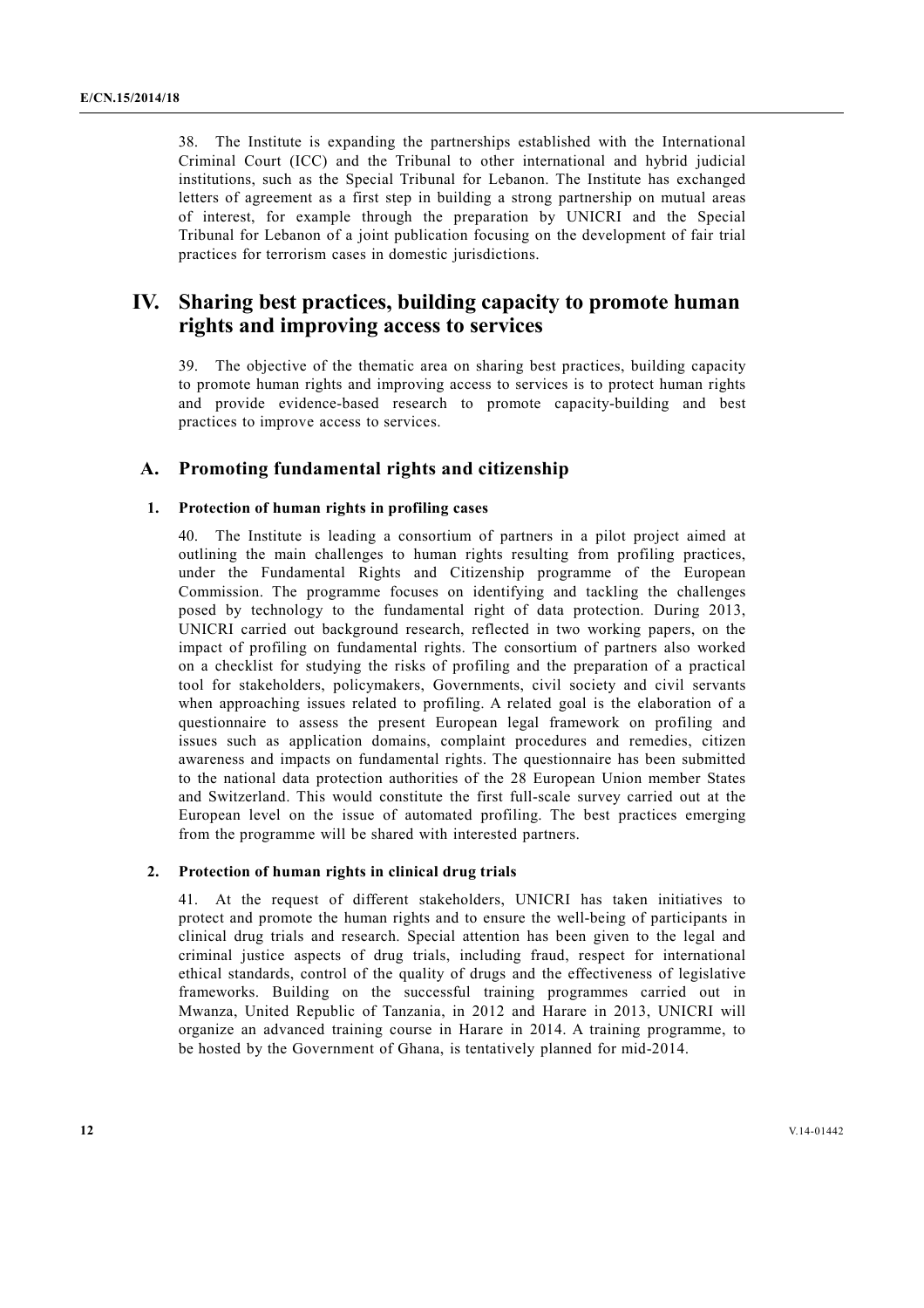#### **3. Eradicating any form of racism, racial discrimination, xenophobia or related intolerance**

42. To support Governments and the international community in eradicating any form of racism, racial discrimination, xenophobia or related intolerance, UNICRI joined a consortium of nine partners to implement a 24-month project entitled LIGHT ON (Cross-community actions for combating the modern symbolism and languages of racism and discrimination) within the framework of the Fundamental Rights and Citizenship programme of the European Commission. The project is aimed at developing a common culture that denounces racism and promoting an active role of community actors in addressing racism, xenophobia and related forms of intolerance. It addresses the dangerous underestimation of the social disvalue of racism and the progressive normalization of racist images and expressions in society. The project employs a community approach involving different stakeholders, including citizens, groups, victims, law enforcement agencies and legal authorities. The objective of UNICRI, starting with this project, is to build a better understanding at the international level of hate crime and promote the values of equality and non-discrimination through the use of training activities to raise awareness regarding victims and the capacity of law enforcement agencies. An anti-racism "toolbox", including a mobile phone application, a hate crime reporting kit and a self-reporting form for the victims of hate crimes and witnesses, will be developed.

## **B. Establishing a platform to provide access to evidence-based research**

43. Through its "Scientific community on addiction" project, UNICRI has established a platform to facilitate the identification and diffusion of best international practices related to the prevention of substance abuse and the treatment and rehabilitation of drug abusers, and has set up national training programmes for professionals in countries in the Mediterranean subregion. The project, which uses a dedicated online platform, offers access to the most recent evidence-based research disseminated through special periodicals and newsletters, and provides practitioners, policymakers and judiciary and law enforcement personnel with an updated tool to better understand recent drug-related trends and other issues.

# **C. Research and dissemination of best practices to promote healthy lifestyles and counter addiction**

44. The Institute is partnering with 43 research institutions in 25 European countries to implement the Europe-wide research project entitled "Addiction and lifestyles in contemporary Europe: reframing addictions project (ALICE RAP)". The project provides a framework for the analysis of the challenges that addiction poses to the cohesion, organization and functioning of contemporary European society. In the context of the project, the Institute is studying the cost of addiction for criminal justice systems and alternatives to the incarceration of drug abusers. The Institute has completed a number of interviews with inmates in five Italian prisons that have been sentenced for drug-related crimes, including high-security prisoners. The interviews will be part of a research study that will also analyse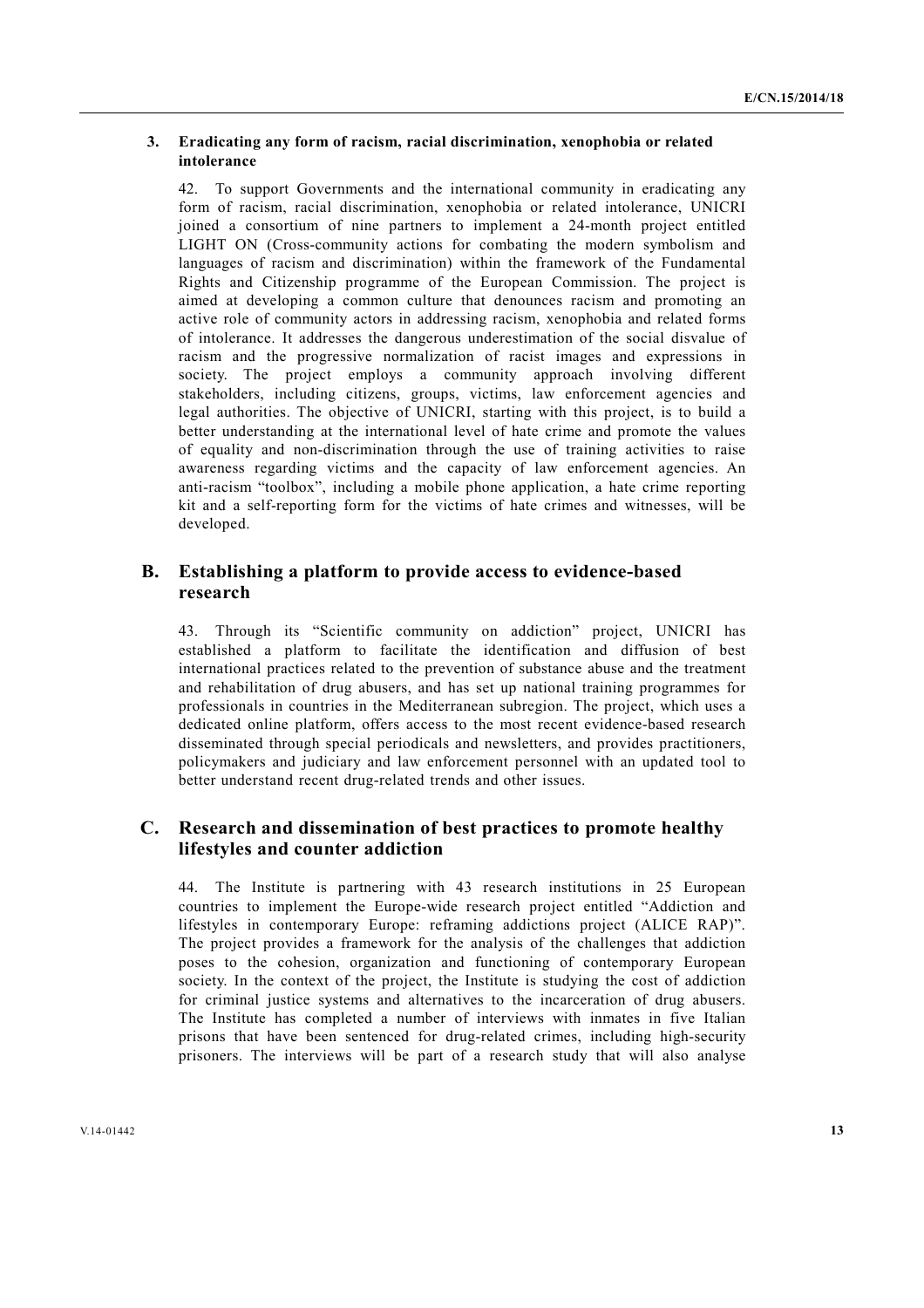interviews from Germany, Slovenia and the United Kingdom, with a view to a better understanding of the functioning of illicit drug markets in Europe. The Institute's methodology will be reflected as a "best practice" and published in March or April 2014.

## **D. Thematic programme on law enforcement and public health**

45. Under a law enforcement and public health initiative, UNICRI is investigating ways to improve cooperation between police, and the criminal justice system in general, with health authorities and programmes in order to provide effective approaches to the problems of drug use and dependence. The perspectives of the criminal justice system and health authorities are often in conflict, as demonstrated by the difficulties in garnering police support for HIV-prevention strategies in many parts of the world. The UNICRI project will contribute to formulating a collaborative approach between health authorities and criminal justice systems in addressing problems such as illicit drug use, and will attempt to reconcile the conflicting perspectives. The initiative was endorsed by the Conference on Prevention Strategy and Policymakers, which was held in Rome in October 2012 and attended by representatives of UNODC, the International Narcotics Control Board and international and civil society organizations.

# **V. Security governance and countering violent extremism**

46. The objective of the thematic area on security governance and countering violent extremism is to work in specialized niches in which UNICRI has established itself as a centre of expertise and a credible partner by following a security governance approach that involves security and law enforcement agencies, as well as a broad cross section of civil society, local and regional authorities, the private sector and other agencies working to advance economic development and human rights.

## **A. Enhancing security at major events**

47. In its resolution 2006/28, the Economic and Social Council invited UNICRI to continue and expand its work on the International Permanent Observatory on Security Measures during Major Events. Because of their scale and high visibility, major events are vulnerable targets for unlawful activities, including terrorism, and can be exploited by organized criminal groups to further their illegal activities. The Institute is implementing two regional initiatives in that regard. The Institute set up the "Protecting major events to foster crime prevention strategies" initiative in cooperation with the Organization of American States (OAS). The initiative provides training and advisory services to security planners in preparation for major events to be hosted in the Americas. A second regional initiative, entitled "Enhancing European coordination of national research programmes in the area of security at major events: The House", involves 24 European Union member States. As part of both initiatives, UNICRI has identified applicable security standards and best practices, and tailored technical tools have been developed to assist policymakers and practitioners in planning security for major events. The Institute is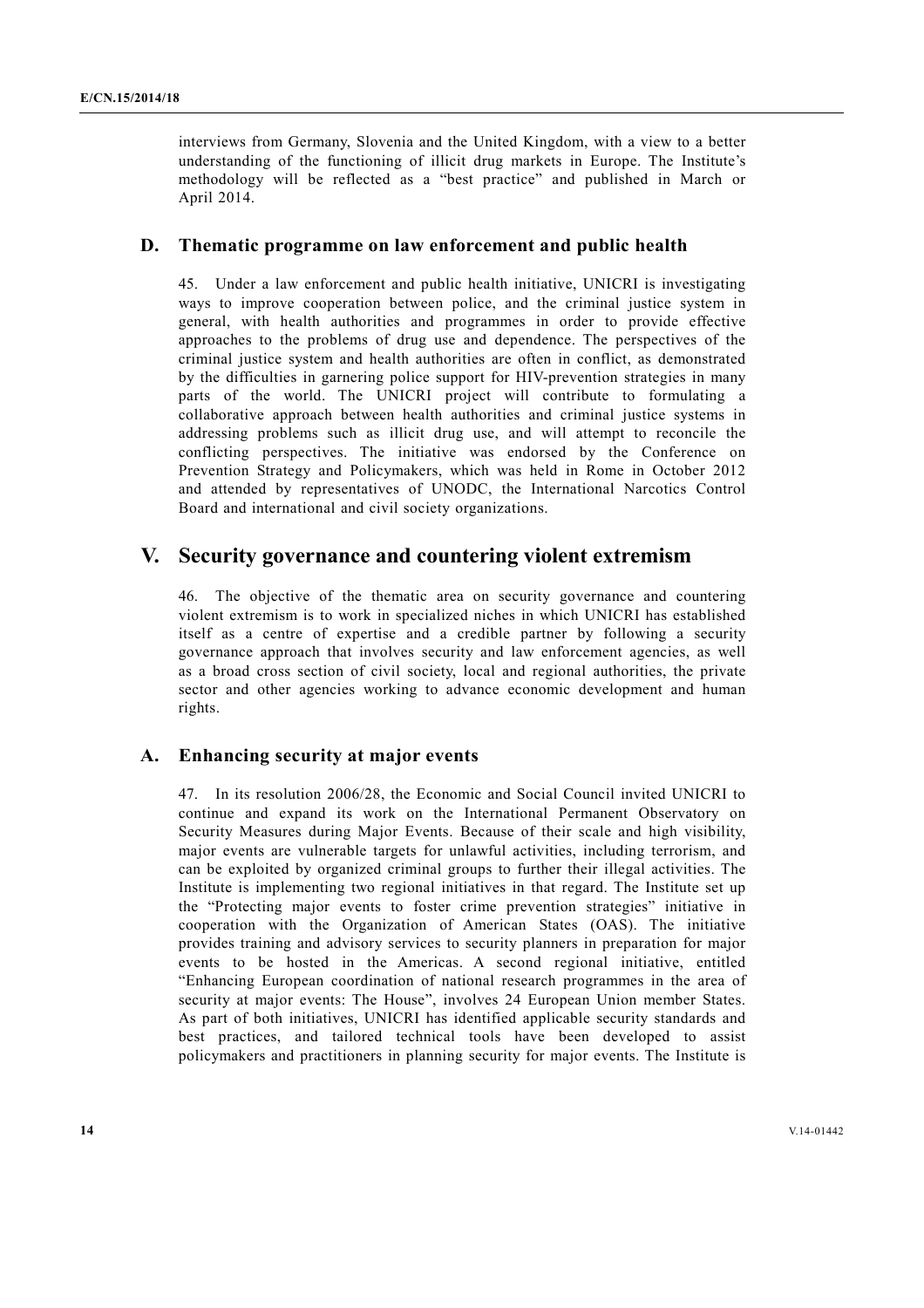currently working on the development of a secure electronic platform, which will include all of the tools and best practices available to enhance support to security planners, along with a comprehensive repository of information.

48. The Institute provided technical assistance and advisory services to requesting member States in planning the security of major events. In 2013, UNICRI provided services to several governments, including Chile and the Dominican Republic with regard to regional and subregional workshops, Costa Rica for the organization of the Central American Games, Ireland and Lithuania for the Presidency of the European Union, Slovakia for the Rainbow March and Poland for the European Volleyball Championship.

49. In view of the success of the regional approach, UNICRI is establishing partnerships with other regional organizations to design similar initiatives, including in Africa, the Asia-Pacific region and the Middle East. The Institute aims, for example, to establish a regional platform and mechanism for sport security and safety for the Middle East and North Africa region, in partnership with the International Centre for Sport Security, based in Doha.

## **B. Countering the appeal of terrorism: rehabilitation of violent extremists**

50. As part of the Counter-Terrorism Implementation Task Force of the United Nations, the Institute's Counter-Terrorism Programme assists Member States, at their request, in designing, developing and implementing rehabilitation and reintegration programmes for violent extremists in prison settings, in support of the United Nations Global Counter-Terrorism Strategy. The programme promotes the implementation of the Standard Minimum Rules for Treatment of Prisoners and is guided by the Rome Memorandum on Good Practices for Rehabilitation and Reintegration of Violent Extremist Offenders, adopted in Istanbul in June 2012 by the ministerial meeting of the Global Counterterrorism Forum.

#### **1. Presentation to the Security Council of the Institute's programme for the rehabilitation of violent extremists**

51. In May 2013, UNICRI, at the invitation of the Chair of the Security Council Counter-Terrorism Committee, presented to the Council an overview of the progress made in developing and implementing programmes for the rehabilitation and reintegration of violent extremists in prison settings. Particular attention was given to the 29 best practices covered in the Rome Memorandum and the capacitybuilding programme of UNICRI in support of Member States, upon request.

## **2. Programme developments**

52. Since January 2013, UNICRI and the Organization for Security and Cooperation in Europe office in Tajikistan have been working in partnership with the Government of Tajikistan to develop a programme to prevent and counter violent extremism in prison settings. The programme would include providing a specialized, technical training programme for the rehabilitation and reintegration of violent extremists. On 26 and 27 February 2013, UNICRI and the African Centre for Studies and Research on Terrorism organized a regional technical workshop on the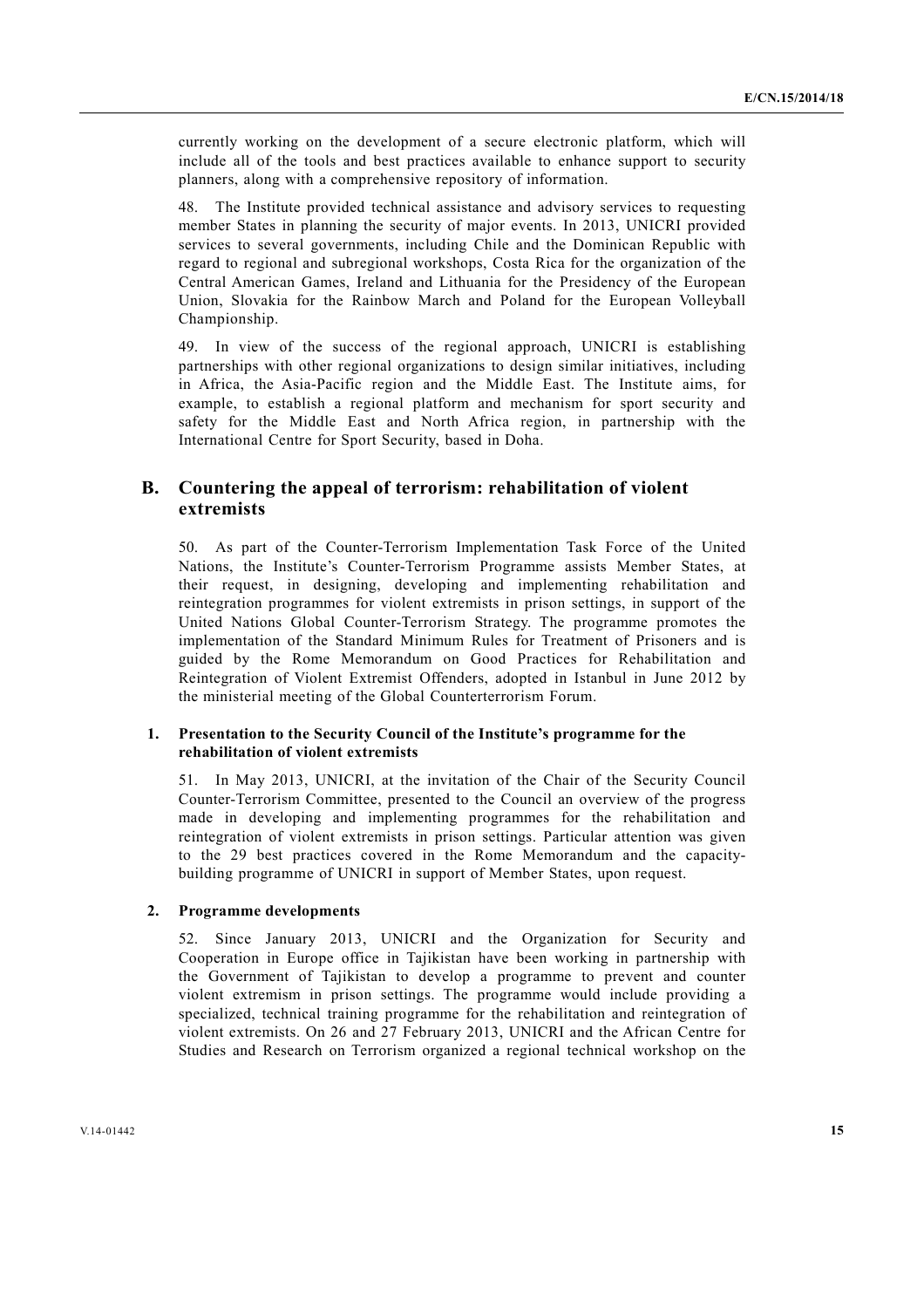disengagement and rehabilitation of violent extremists for North African and Sahel countries in Algiers. Following consultation with the Sahel countries, UNICRI and the Centre prepared a proposal aimed at developing a regional programme.

## **3. Partnership with the Global Counterterrorism Forum**

53. To enhance awareness of the good practices and guidelines contained in the Rome Memorandum, UNICRI, in partnership with the Global Counterterrorism Forum and its International Centre of Excellence for Countering Violent Extremism, and the International Centre for Counter-Terrorism in The Hague, co-organized in Abu Dhabi from 3 to 5 June 2013 a meeting of the working group on countering violent extremism, deradicalization and reintegration of violent extremists. On 29 and 30 October 2013, UNICRI and the Government of Spain organized a working group meeting for the member States of the Global Counterterrorism Forum, other interested States and individual experts, on the role of religious scholars and other ideological experts in deradicalization in prisons. The meetings reviewed how Governments could successfully incorporate the principles of the Rome Memorandum into their programmes.

## **C. Mitigating the risks posed by trafficking in and criminal use of chemical, biological, radiological and nuclear materials**

54. The criminal use of chemical, biological, radiological and nuclear materials poses a critical threat to peace, security and the health of citizens, as reflected in a number of instruments and resolutions, such as Security Council resolution 1540 (2004). The Institute is currently implementing, jointly with the European Commission and its Joint Research Centre, a project for the establishment of chemical, biological, radiological and nuclear centres of excellence. The goal of this European Union initiative is to facilitate regional cooperation and enhance chemical, biological, radiological and nuclear policies and capabilities by creating a network of regional initiatives that promote and support the development and implementation of national policies in that regard. This includes specific tailored projects that address regional needs such as protection of material/facilities, public and infrastructure protection, denying support for misuse and terrorism, border control/border monitoring, illicit trafficking, waste management, first response, public health impact mitigation and post-incident recovery. The Institute is currently monitoring the implementation and evaluation of 19 projects, which include the provision of training and equipment, knowledge development, special and technical support and awareness-raising.

55. The initiative currently covers 43 countries and eight subregions: the African Atlantic façade; Central Asia; the Middle East; countries in the Gulf area; North Africa; South-East Asia; South-Eastern Europe, the Caucasus, the Republic of Moldova and Ukraine; and Central and East Africa. In 2013, UNICRI contributed to the establishment and official opening of regional secretariats for the project in Rabat, Amman, Manila and Tbilisi. Regional secretariats have also been established in Nairobi and Algiers.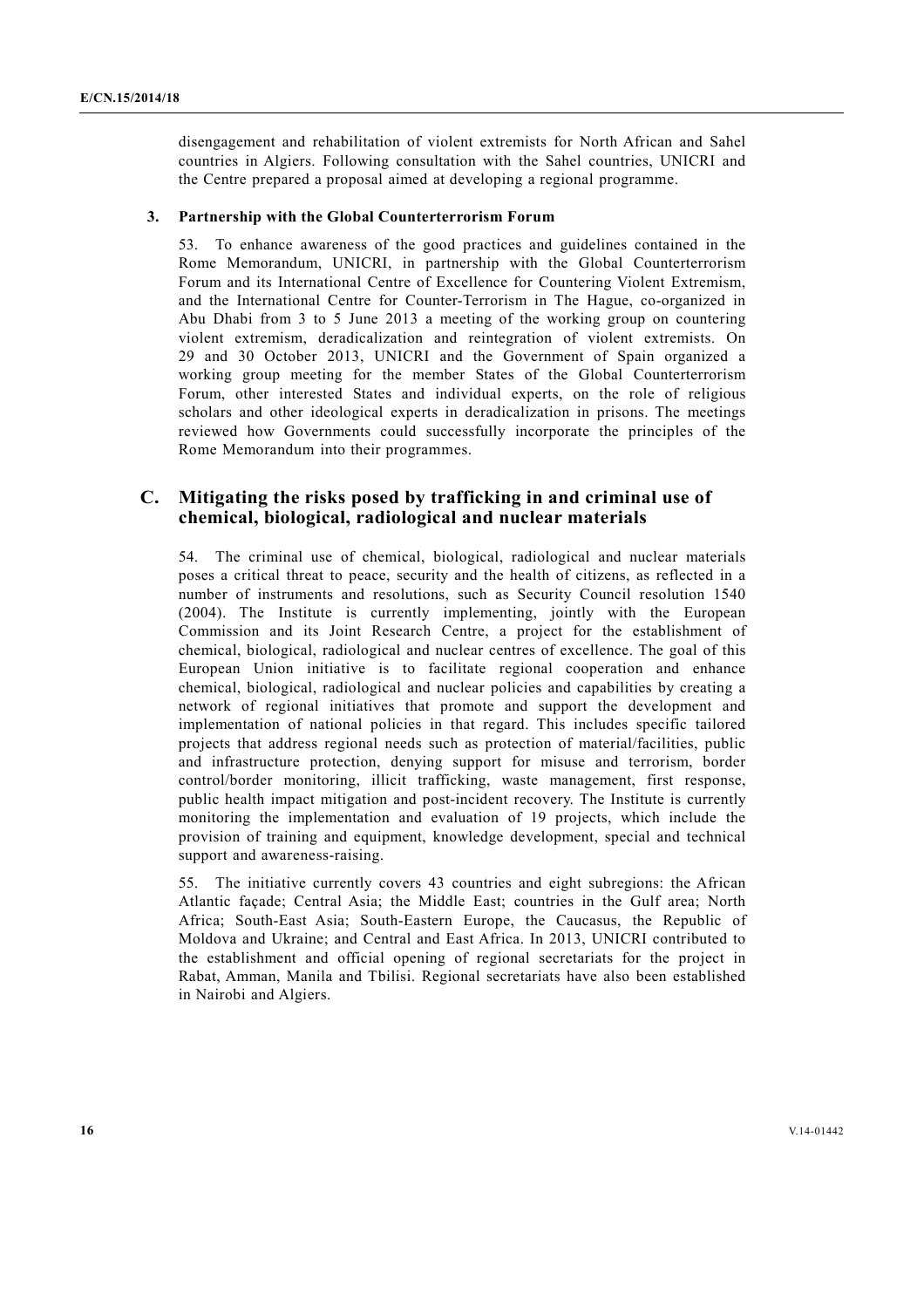#### **@tomic: simulating a global incident involving radiological/nuclear terrorism**

56. Together with the European Commission, INTERPOL, the International Atomic Energy Agency, the Ministry of Foreign Affairs of the Netherlands and the Netherlands Forensic Institute, UNICRI supported the international tabletop exercise called "@tomic 2012", held in Maastricht, the Netherlands, from 18 to 20 February 2014 and organized by the National Coordinator for Counterterrorism and Security of the Netherlands in The Hague. The @tomic 2012 exercise was one of the first international attempts to envisage a global incident involving radiological/nuclear terrorism with a cybercrime scenario. The simulation exercise involved 150 participants from 30 countries. The Institute assisted the National Coordinator and the Netherlands Forensic Institute in organizing @tomic 2014, as part of the preparations for the Nuclear Security Summit 2014, to be held in The Hague on 24 and 25 March 2014.

## **D. Public-private initiatives**

57. As part of the programme on public-private partnerships in addressing security policies, UNICRI, in partnership with the Ministry of Justice of Brazil and the Intelligence System of Portugal, organized a seminar in Lisbon to exchange experiences and best practices regarding the protection of vulnerable targets and critical infrastructure during the security-planning stages of a major event. Specific attention was paid to the role of public-private cooperation in international sporting events such as the events held in Portugal in 2004, the Summer Olympic Games in London in 2012, and the International Federation of Association Football World Cup and the Summer Olympic Games in Rio de Janeiro, which will be hosted by Brazil in 2014 and 2016, respectively.

58. The Institute has initiated a pilot project involving public-private partnerships aimed at preventing crime and enhancing security in a science and technology park in Lisbon, as a test-case for the proposed recommendations contained in the UNICRI "Handbook to assist the establishment of public-private partnerships to protect vulnerable targets". On 9 October 2013, the Institute assisted the Public Security Police and the local business community in the organization of a simulation exercise consisting of a general evacuation; around 6,000 civilians and 400 officers participated in the exercise. The final report includes the identification of vulnerabilities, as well as recommendations for improving current security measures.

# **VI. Training and advanced education: building capacity in crime prevention and criminal justice**

59. The objective of this thematic area is to build capacity in crime prevention and criminal justice through training and advanced education.

60. Capacity-building and specialized training are the core businesses of UNICRI and cut across its programme of work. The Institute is expanding its partnerships with universities and training institutes worldwide with a view to enhancing legal awareness and promoting greater understanding of human rights, crime prevention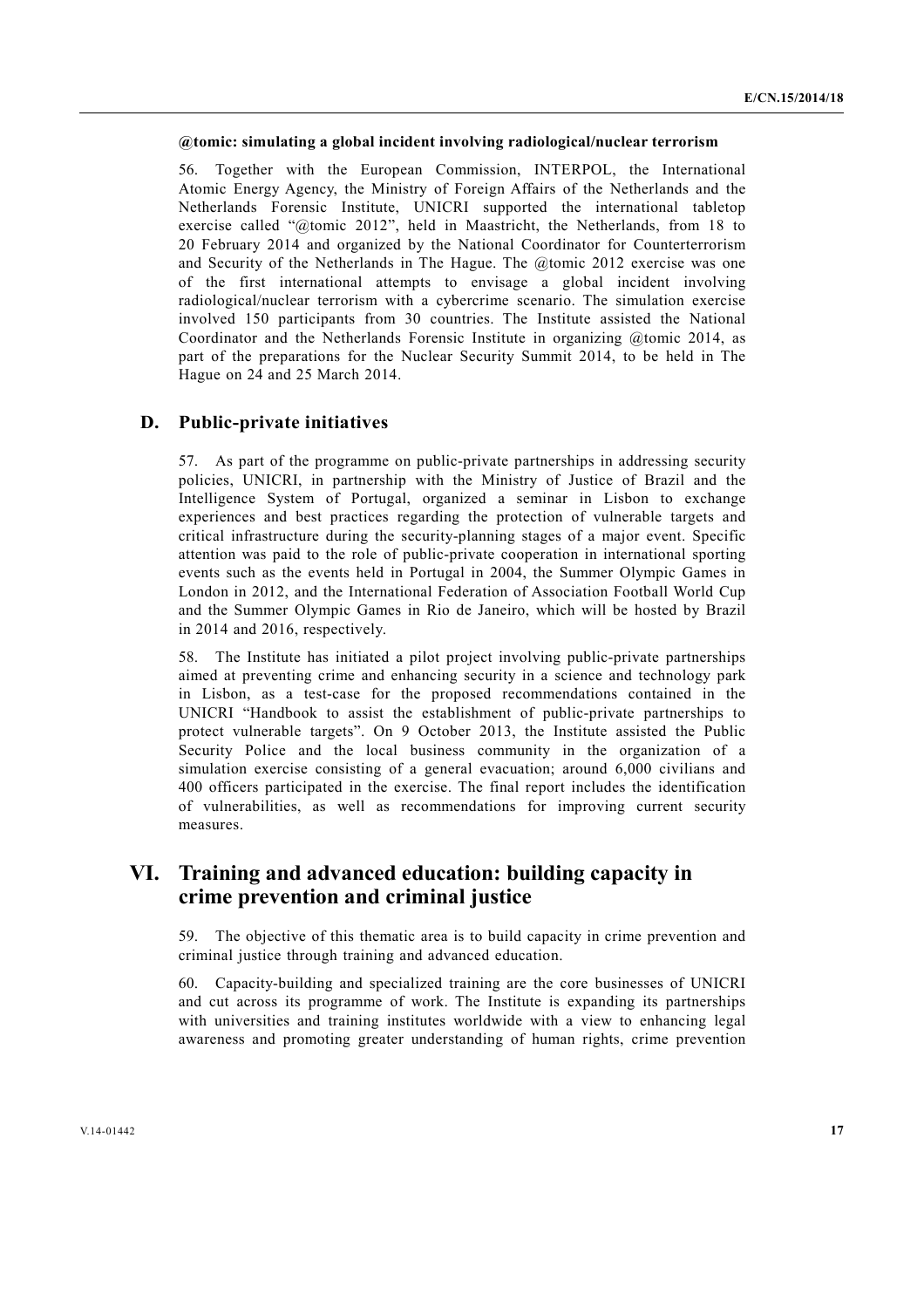and criminal justice. In that regard, special focus is placed on education and training at the postgraduate and professional levels in order to strengthen the rule of law and legal capacity. In 2013, the Institute signed a memorandum of understanding with the Universidad Argentina John F. Kennedy to launch a joint master of law (LLM) programme focusing on international criminal law and justice, starting in 2014. New partnerships for the organization of tailor-made courses will continue to be initiated in 2014 in partnership with the national judicial school of Sri Lanka and the Ministry of Interior of the United Arab Emirates. In 2013, UNICRI offered its seventh annual LLM programme in international crime and justice, organized jointly with the University of Turin and attended by 42 postgraduate students from 26 countries. During 2013, UNICRI organized, in cooperation with John Cabot University in Rome, the second edition of the Summer School on Human Rights.

## **A. International criminal law defence seminar**

61. To build capacity and share expertise, UNICRI designs and implements specialized training courses for executives and judicial and other personnel, for example, the International Criminal Law Defence Seminar for legal practitioners interested in litigating international criminal law cases at the national or international level. The Seminar is conducted under the aegis of the ICC Office of Public Counsel for the Defence and the International Association of Lawyers. Another example of a specialized course is the one on human rights and correctional systems for Brazilian judiciary personnel, which was organized by UNICRI for the fourth time in 2013.

#### **B. Media training and learning**

62. In 2013, UNICRI launched the Journalism and Public Information Programme, which is tailored for journalists, chief information officers, public information professionals and students seeking a career in the world of public information. The programme is aimed at deepening knowledge of emerging security threats. Over the course of the workshops, participants become skilled in handling information related to new threats. Partnerships have been developed with United Nations entities, particularly the United Nations Regional Information Centre and universities dealing with public information.

## **C. Building the capacity of national competent authorities**

63. Another thematic training sector is the partnership between UNICRI and the secretariat of the International Narcotics Control Board, the World Health Organization Regional Office for Africa and UNODC, which organized a training course for competent national authorities under the international drug control treaties. Twelve West African countries benefited from the training course, which was delivered in June 2013 at the headquarters of the Economic Commission for Africa in Addis Ababa. Another regional training event will be organized in 2014 in partnership with the International Narcotics Control Board.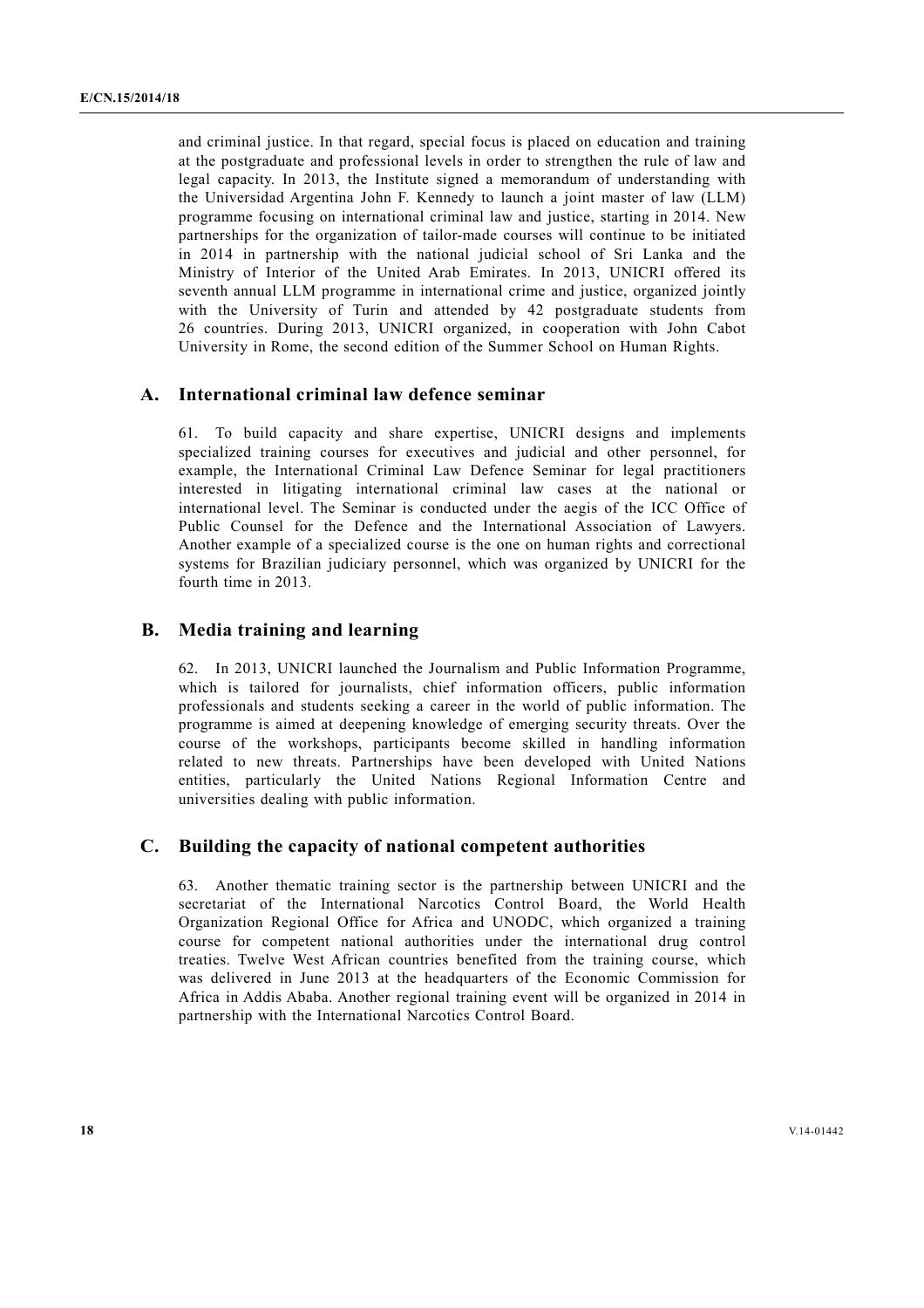## **D. Documentation Centre**

64. The UNICRI Documentation Centre updated and implemented new online services in support of research, training and analysis in crime prevention and criminal justice, with an increased number of users accessing pages on its website. In 2013, the Documentation Centre continued its long-term involvement in assisting with the training activities carried out by the Institute and in providing specialized resources, a dedicated online platform and specialized services, such as a new online bibliography.

## **VII. Risk assessment and management of the Institute**

## **A. Implementing a risk management policy**

65. As an entity dependent on voluntary contributions, UNICRI is particularly exposed to threats from both the internal and external environments, which affects the Institute's performance, sustainability and reputation. A systematic approach to risk management has been put in place to add value to decision-making and provide assurance to UNICRI stakeholders that important risks for UNICRI are being dealt with appropriately.

66. The Board of Trustees of UNICRI, at its meeting on 22 October 2013, approved the UNICRI risk management policy as an instrument which articulates the main principles for the UNICRI risk management approach, assigns roles and responsibilities related to risk management and describes the risk management process. These consist of three main steps: (a) risk identification, risk evaluation and risk prioritization; (b) risk response; and (c) monitoring and reporting. The Board decided to review risk management at its future sessions when it considers the work programme of UNICRI. It also decided that all projects should follow the risk assessment and mitigation approach.

## **B. Management of the Institute**

#### **1. High level of programme delivery and cost-effective management**

67. At its meeting held in Rome on 21 and 22 October 2013, the Board of Trustees of UNICRI expressed its appreciation for the very high level of programme delivery following exponential growth in programme development and funding in the previous year. This high rate of implementation was achieved in the most efficient and cost effective manner possible, as reflected in a recent independent study, which found that the ratio of support cost to substantive delivery in UNICRI was 94.6 per cent, an indication of the very lean management and administrative structure. During 2013, programme delivery (project expenditures) exceeded \$21.3 million. During the 2012-2013 biennium, however, and particularly in 2012. UNICRI was adversely impacted by a significant decrease in unearmarked contributions to the general-purpose fund. As UNICRI does not receive any funding from the regular budget of the United Nations, the deficit was covered through income earned from programme support costs levied on special-purpose contributions for funding projects implemented by UNICRI.